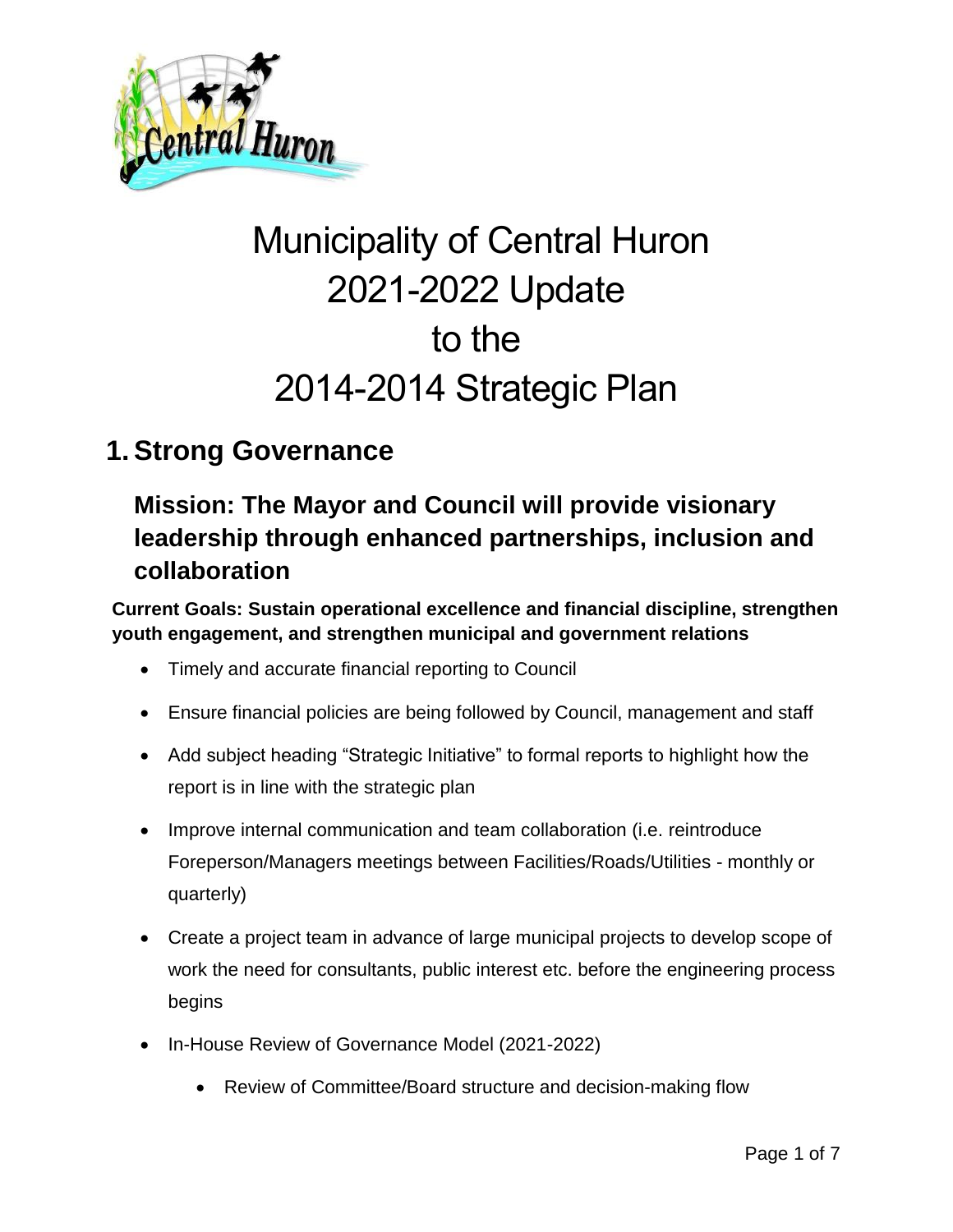#### **Adopted May 17, 2021**

- Procedure By-law Update
- Create or update Terms of Reference for all Council appointed Committees and Boards
- Review Integrity Commissioner & Closed Meeting Investigator Services
- Review Policies Review/Update policies required by Section 270 of the Municipal Act,2001: sale and other disposition of land, hiring of employees, procurement of goods and services, when and how to provide notice to the public, how the municipality will try to ensure accountability and transparency to the public and, delegation of powers and duties
- Accessibility Review and Update Policies (with Huron Accessibility Working Group)
- Continue relationship with area high schools regarding department co-op opportunities and municipal project involvement
- SMT to engage in ongoing professional development and attend relevant conferences and/or local meetings (i.e. Clerks and Treasurers, Zone meetings etc.)

## **2. Economic Development**

### **Mission: The Municipality supports economic development**

**Current goals: establish high standard of service for potential investors, market/promote the municipality**

- Work to fulfil the goals of Council related to the former Bluewater Youth Centre Property
- Streamline Development Review Process
- Building Department Capacity Review
- Consult with Urban Planner on industrial park layout for improvements including how it could better tie into proposed local development services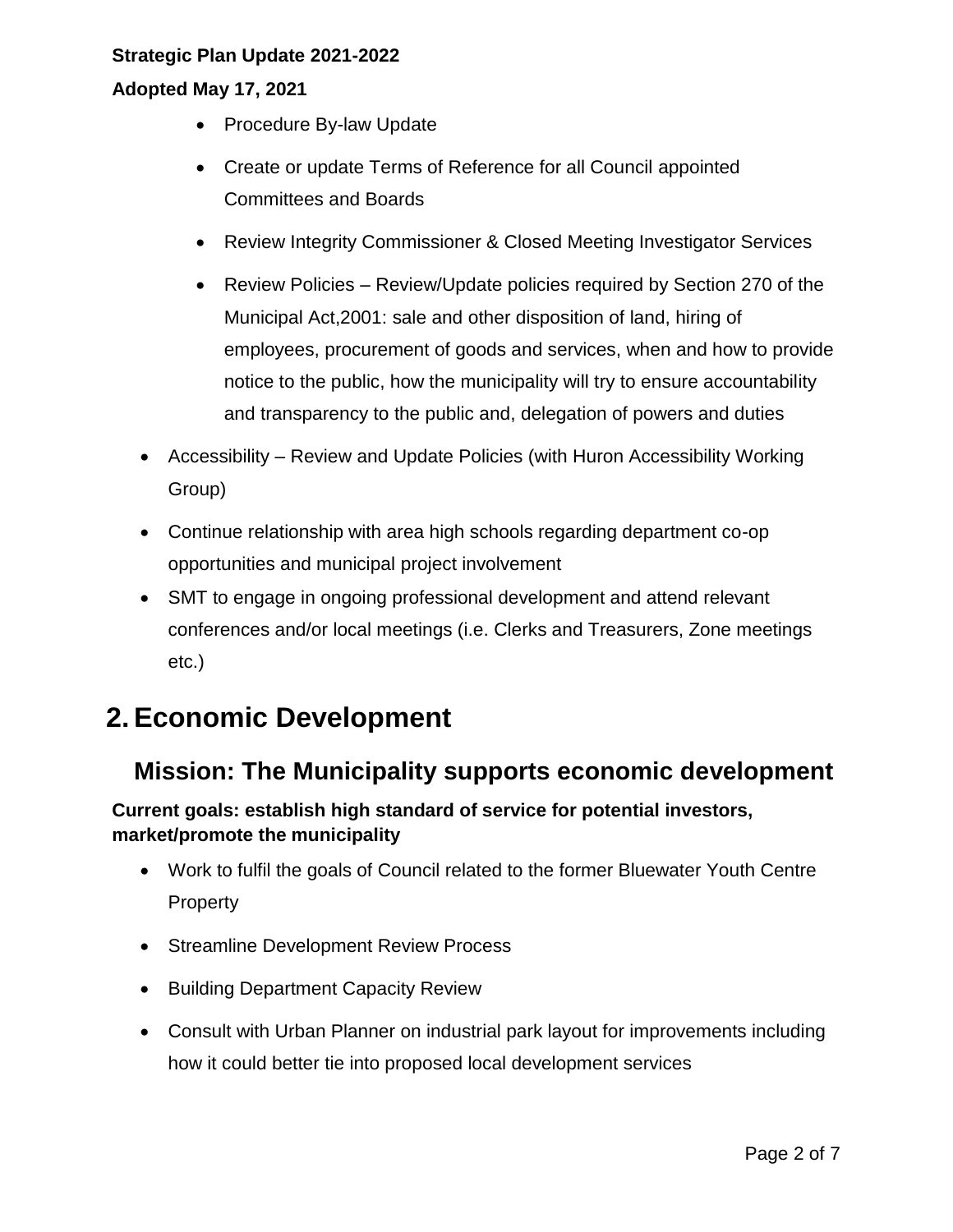#### **Adopted May 17, 2021**

- Bring option report to Council to plan to upgrade rural water systems to entice and assist development along lakeshore in those serviced areas
- Assist Council to achieve a reasonable and consistent tax rate from year to year.
- Promote Economic Development through the digital signage and website.
- Investigate additional park revitalizations Sloman, Kin park, Holmesville Ball Diamond
- Work to achieve one or more of the following:
	- $\circ$  Partner with a University on a pilot project, whether it's related to business, agriculture environmental etc.;
	- $\circ$  Work with County to consult with a development expert with national and international connections in an effort to attract agriculture industry & commercial opportunities to Central Huron;
	- o Consult with an industrial & commercial real-estate/business recruiter to pursue the sale of the empty fire lots in the downtown and the possibilities in the industrial park.

### **3. Environmental Stewardship**

### **Mission: The Municipality will assist in protecting the environment**

**Current goals: Work with partners to develop a community based action plan to reduce gas emissions community wide, promote energy conservation amongst all staff, and work with Conservation Authorities to protect watersheds**

- Begin LED upgrades at properties
- Continue to budget items such as property storm outlets during road construction and sewer relining and, once provided, commit more funds to the investigation and forcing disconnection of cross connections
- Budget for plumbing credits to remove the cross connections after a storm outlet is provided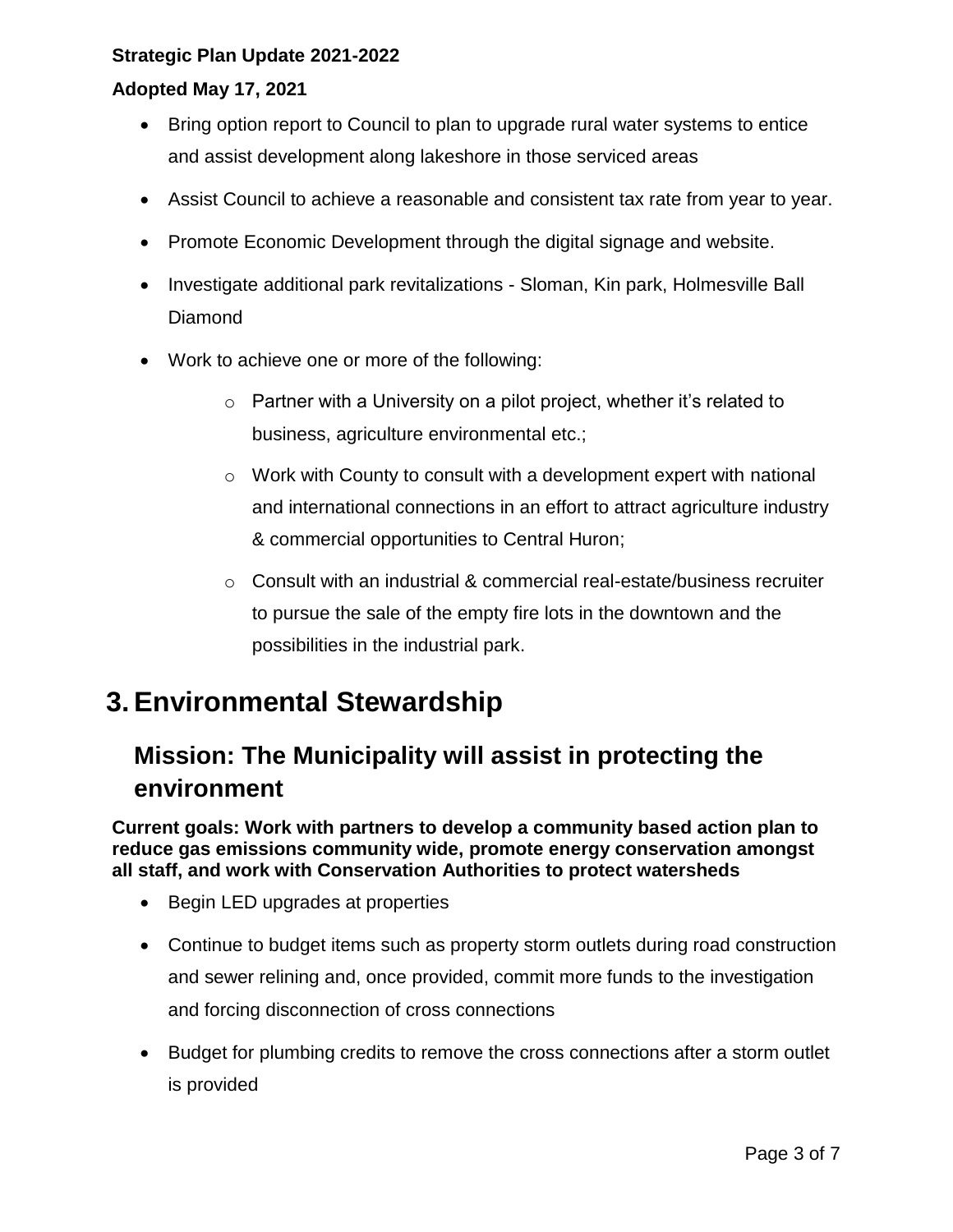#### **Adopted May 17, 2021**

- Water conservation Continue with rain harvesting on buildings design
- Trend towards greener fleets and equipment by applying for green vehicle funding
- Any new build design Consider potential of solar panels & e-vehicle charging
- Continue to implement ways to reduce municipal energy consumption
- Consider a Municipally-owned solar farm or Municipal Nursery in the Industrial Park (temporally – until lots are sold)
- Consider policies on adopting new technologies to keep surface water clean, especially if the conservation authorities are removed from the planning process
- Collaborate with groups like Huron Stewardship to educate the community on preventing and removing invasive species such as phragmites and buckthorn
- Prepare for changes to road salt applications Commit money to training staff and the possibilities of upgrading equipment
- Promote reusable water bottles and water filling stations at facilities to reduce single use plastic
- Work with Finance Deptartment to review cost of, and grants available for, green initiatives
- Consider strategy for brownfield sites

### **4. Improved Infrastructure**

### **Mission: The Municipality will strive to improve, develop and maintain existing and new infrastructure**

**Current goals: maintain Asset Management Plan and establish asset replacement reserve, collaborate with neighboring Municipalities and partners to improve infrastructure**

• Review need for Development Charges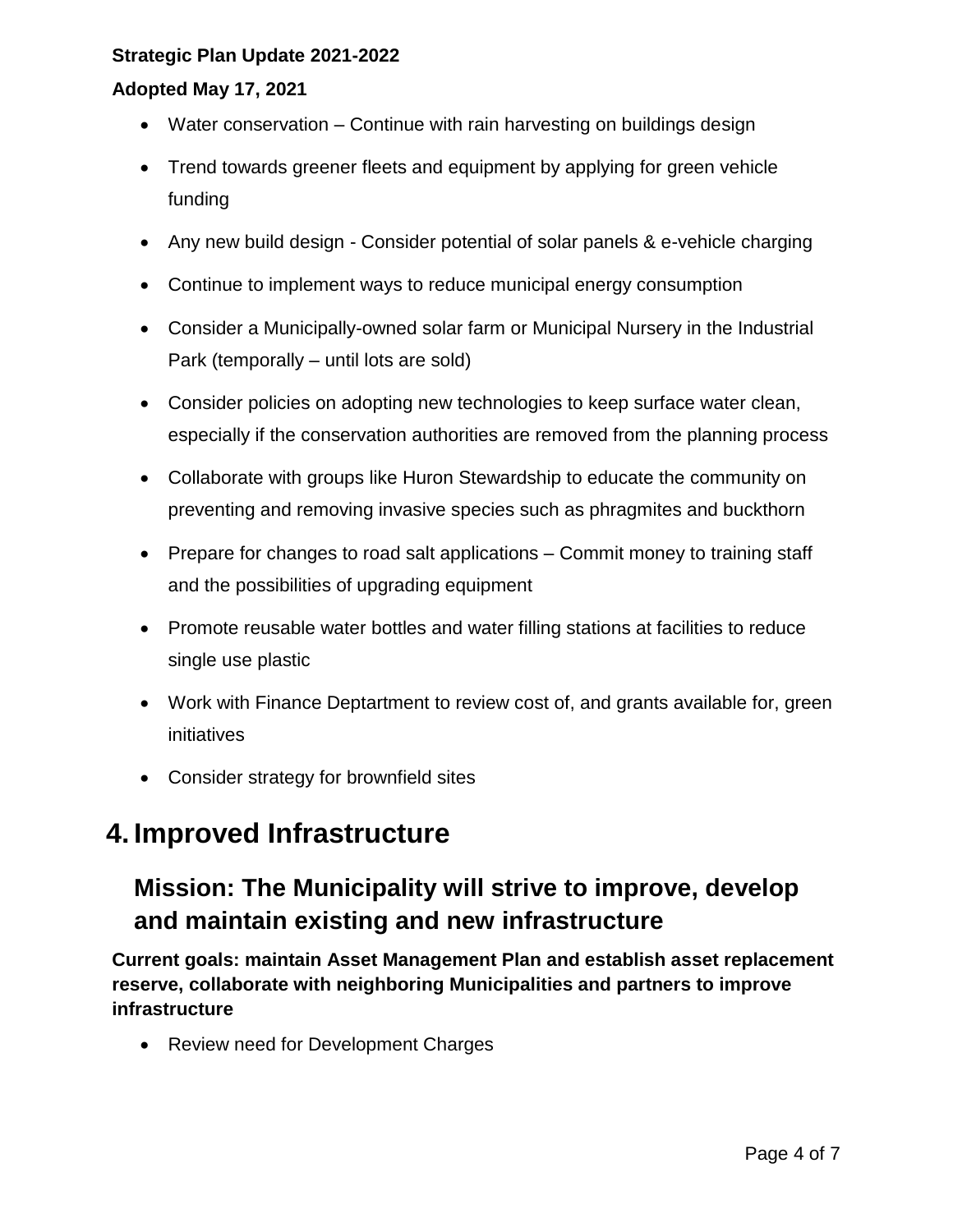#### **Adopted May 17, 2021**

- Continue Council's goal of revitalizing Clinton's core Albert St. Reconstruction, Town Hall and Library improvements, Pool review etc.
- Work with Facilities Deptartment to develop detailed property asset database
- Schedule and budget for more sewer video to analyze condition assessment
- Water/ Sewer to redo Financial Plan and Rate Study as per O-Reg 453/07
- Continue modernizing mapping systems GIS etc.
- New Water / Sewer building
- Continue to research the vast improvements in technology in the water & sewer industry and update municipal specifications to align with these improvements
- Continue to research and budget for ways to eliminate inflow & infiltration from our sanitary system
- Assist departments in researching and applying for grant funding.
- Finance Department to work with Managers to Maintain Asset Management Plan, establish asset replacement reserve and to research and apply for available grants for infrastructure maintenance/replacement

## **5. Utilization of Facilities**

**Mission: Council values the role that recreation can play in improving the health of residents. The Municipality will maintain and operate well planned sustainable facilities to meet the needs of our residents.**

**Current goals: Develop a full inventory of recreation facilities, improve marketing of municipal facilities**

- Develop a marketing plan utilizing social media and digital signs
- Work with HPPH, County of Huron and neighboring municipalities to establish/implement new standards for operating facilities safely in the aftermath of COVID19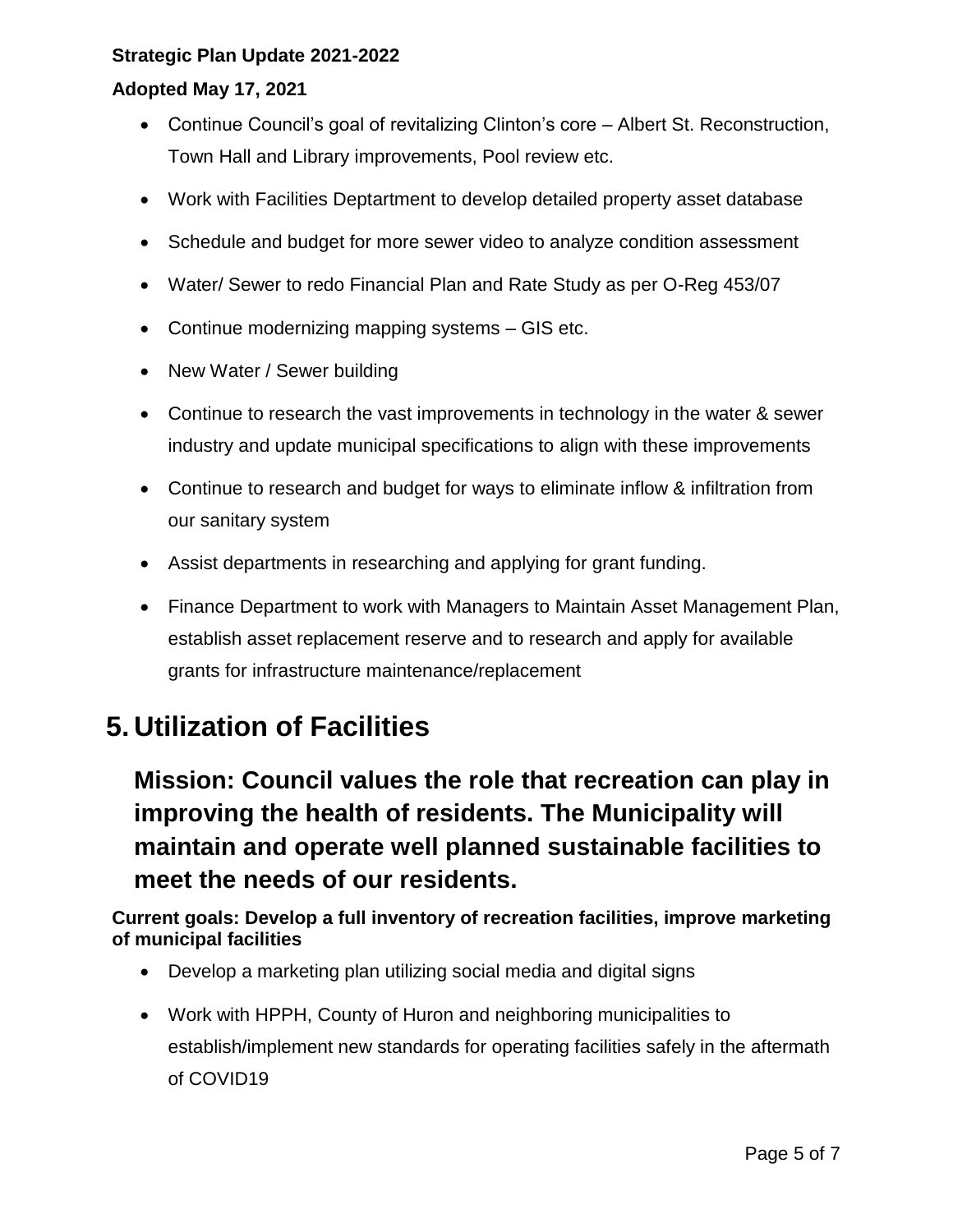#### **Adopted May 17, 2021**

- Liaise with third parties (YMCA, local sports organizations and community groups) to ensure ease of use of municipal facilities and that our facilities meet service needs of citizens
- Budget for a professional video walkthrough of properties for marketing purposes

# **6. Communication / Community Involvement**

**Mission: To improve community involvement Council and Staff will follow the guiding principles of; taking responsibility, inform citizens, active listening and continually measuring and improving.**

**Current goals: Improve the manner which community engagement events are promoted and how feedback is obtained, ensure all corporate correspondence meet the needs of the residents**

- Complaints Management System Develop step-by-step approach to receiving, recording, processing and responding to complaints. Improves decision-making & service delivery
- Increase Municipal Services Available Online Improve access to municipal services by making more services online (i.e. applications, forms, licences, permits, registrations, etc.)
- Communication Plan Develop a plan and relating policies to strengthen internal and external communications, support and encourage community engagement. Update Social Media policies & processes
- Consider need for dedicated personnel for communications / social media given its role in the Covid/Post-Covid service model
- Engage the services of a third party social media marketer or search engine optimizer to ramp up our social media and internet presence
- Increase notification & advertising of "big impact" Council agenda items through social media to facilitate more public interest